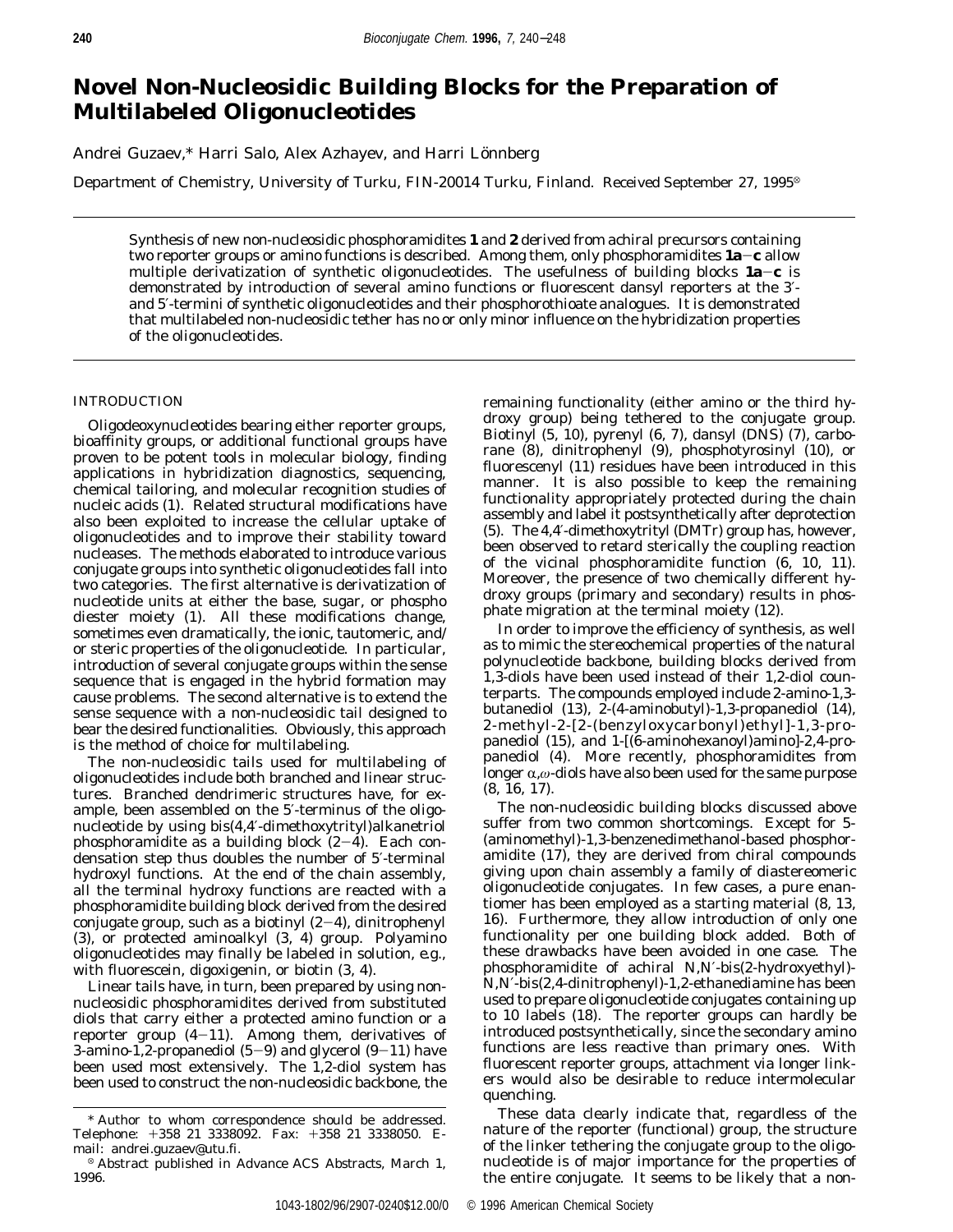**Scheme 1. Structures of Non-Nucleosidic Phosphoramidites 1 and 2 and Multilabeled Oligonucleotides 3**



nucleosidic building block optimal for preparation of multilabeled oligonucleotides should meet the following requirements. (i) The parent structure should be 1,3 diol. (ii) This structure should contain neither chiral nor prochiral centers. (iii) It should bear at least two functional groups for labeling, situated sufficiently far from each other and the groups engaged in the oligomer backbone. As an attempt to fulfill these requirements, we now report on preparation of several novel phosphoramidites, **1** and **2**, that are derived from achiral precursors and that possess two primary amino groups (either protected or labeled with reporter groups). Among them, building blocks **1a**-**c** bearing two *N*-(3-aminopropyl)carboxamido linkers were found to meet all the requirements of oligonucleotide synthesis, deprotection, and labeling (Scheme 1). Their usefulness is demonstrated by preparation of oligonucleotide conjugates (**3**) and their phosphorothioate analogues that bear up to four primary amino functions or up to six fluorescent DNS labels at either the 3′- or 5′-terminus. Melting point measurements showed that the bulky non-nucleosidic tether only slightly retards hybridization of the oligonucleotide moiety (15-mer) with a longer DNA target (27-mer).

# EXPERIMENTAL PROCEDURES

**General.** Diethyl 2,2-bis(hydroxyethyl)malonate was purchased from Aldrich. The reagents for oligonucleotide synthesis were from Cruachem. Adsorption column chromatography was performed on silica gel 60 (Merck). NMR spectra were recorded on a JEOL GX-400 spectrometer operating at 399.8 and 161.9 MHz for <sup>1</sup>H and <sup>31</sup>P, respectively. Either CDCl<sub>3</sub> or DMSO- $d_6$  was used as the solvent, with either tetramethylsilane (TMS) as an internal ( $^1$ H) or H<sub>3</sub>PO<sub>4</sub> as an external ( $^{31}$ P) standard.

**Melting Experiments.** A *λ* 2 UV/vis spectrophotometer equipped with a PTP-6 temperature programmer, comprising an electronic control unit and a Peltier cell holder (Perkin-Elmer), was used. The temperature was increased at a rate of 1 °C/min. The melting curves were recorded at 260 nm in a buffer containing 20 mM Tris-HCl and 0.1 M NaCl (pH 7.0).

**High-Performance Liquid Chromatography (HPLC) Techniques.** The oligonucleotides were analyzed and isolated by reversed phase (RP) chromatography [column, Nucleosil 300-5C18,  $4.0 \times 250$  mm, Macherey-Nagel; buffer A, 0.05 M NH4OAc; buffer B, 0.05 M  $NH<sub>4</sub>OAC$  in 65% MeCN; flow rate, 1.0 mL min<sup>-1</sup>; a linear gradient from 5 to 60% B in 30 min was applied for

dimethoxytrityl-protected hexathymidylates and for **31** and **32**; otherwise (**28**-**30** and **33**-**41**) from 30 to 100% B in 35 min and then 100% B for 5 min].

**Oligodeoxyribonucleotide Synthesis.** The protected oligonucleotides were assembled on an Applied Biosystems 392 DNA synthesizer in 0.2 and 1.0 *µ*mol scales using either commercial solid supports or **27** (*19*) and phosphoramidite chemistry. Phosphoramidites **1a**-**c** and **2a**-**d** were used as 0.1 M solutions in dry MeCN, with unaltered coupling time. In the synthetic protocol for the attachment of non-nucleosidic units derived from **1a**-**c**, the capping subroutine was excluded, and the detritylation step was carried out by using two subsequent "#14 (acid solution) to column" steps  $(2 \times 60 \text{ s})$ , separated by a trityl flush step (3 s). In other cases, the recommended protocols were employed. The oligonucleotides bearing 5′-terminal non-nucleosidic moieties were subjected to the final deprotection in DMT-on mode. The support-bound material was deprotected with concentrated aqueous  $NH<sub>3</sub>$  (2 h at room temperature, then 7 h at 55 °C), and products were isolated by RP HPLC. The 5′-DMTr group was cleaved with 80% aqueous AcOH for 20 min at ambient temperature, followed by analysis on both RP and ion exchange columns, RP isolation, and final desalting of the target oligonucleotides.

**Labeling of the Amino-Derivatized Oligonucleotides in Solution.** DNS-Cl [solution in dimethylformamide (DMF), 10 mg/mL, 120  $\mu$ L) was added to the oligonucleotides **17**, **31**, or **32** (triethylammonium form, desalted,  $ca. 4$  OD) dissolved in 0.1 M  $NaHCO<sub>3</sub>/Na<sub>2</sub>CO<sub>3</sub>$ buffer (pH 10.3, 80  $\mu$ L). The mixture was incubated in the dark for 3 h, the second portion of the DNS-Cl solution (50  $\mu$ L) was added, and the reaction mixture was incubated for another 3 h. The reaction mixture was treated with 0.05 M aqueous NH4OAc (800 *µ*L), and the excess of label was extracted with ethyl acetate (2  $\times$  200  $\mu$ L). The organic layer was discarded, and the labeled oligonucleotides **19**, **28**, and **29** were isolated from aqueous phase by RP HPLC. The fractions were evaporated *in vacuo* and detritylated with 80% aqueous AcOH (3 mL) for 20 min. After the removal of AcOH by evaporation, the material was separated by RP HPLC, and the fractions collected were finally desalted to give the DNSlabeled oligonucleotides **20**, **33**, or **34**.

**Labeling of the Amino-Derivatized Oligonucleotides on the Solid Support.** The oligonucleotidederivatized solid supports 21 and 23 (4 mg, *ca*. 0.1  $\mu$ mol) were placed in a synthetic column. For **21**, the standard detritylation step was carried out. For **23**, the column was treated with a mixture of DMF/piperidine (1.5 mL, 9/1 v/v) for 10 min by a two-syringe method (*20*). In both cases, the deprotection was completed by extensive washing with MeCN. The solid supports **24** obtained by both routes were reacted with dabsyl chloride in *N*,*N*diisopropylamine/pyridine (500 *µ*L, 1/20/80 w/v/v) for 12 h in the dark. The liquid phases were withdrawn, and the solid supports, **25**, were washed with dioxane ( $5 \times 2$ ) mL) and treated with concentrated ammonia for 2 h. The solutions obtained were evaporated, and the residues were separated by RP HPLC to give **26** in 85 and 60% yields, respectively.

**2-Ethoxy-5,5-bis(ethoxycarbonyl)-1,3-dioxane (6).** Concentrated  $H_2SO_4$  (0.2 mL) was added to a solution of diethyl 2,2-bis(hydroxymethyl)malonate, **4** (*21*) (33.0 g, 150 mmol), and triethyl orthoformate (33.4 g, 225 mmol) in dry tetrahydrofuran (THF) (50 mL). The reaction mixture was left overnight and then slowly poured into a magnetically stirred ice-cold solution of  $NAHCO<sub>3</sub>$  (5%) aqueous, 300 mL). The product was extracted with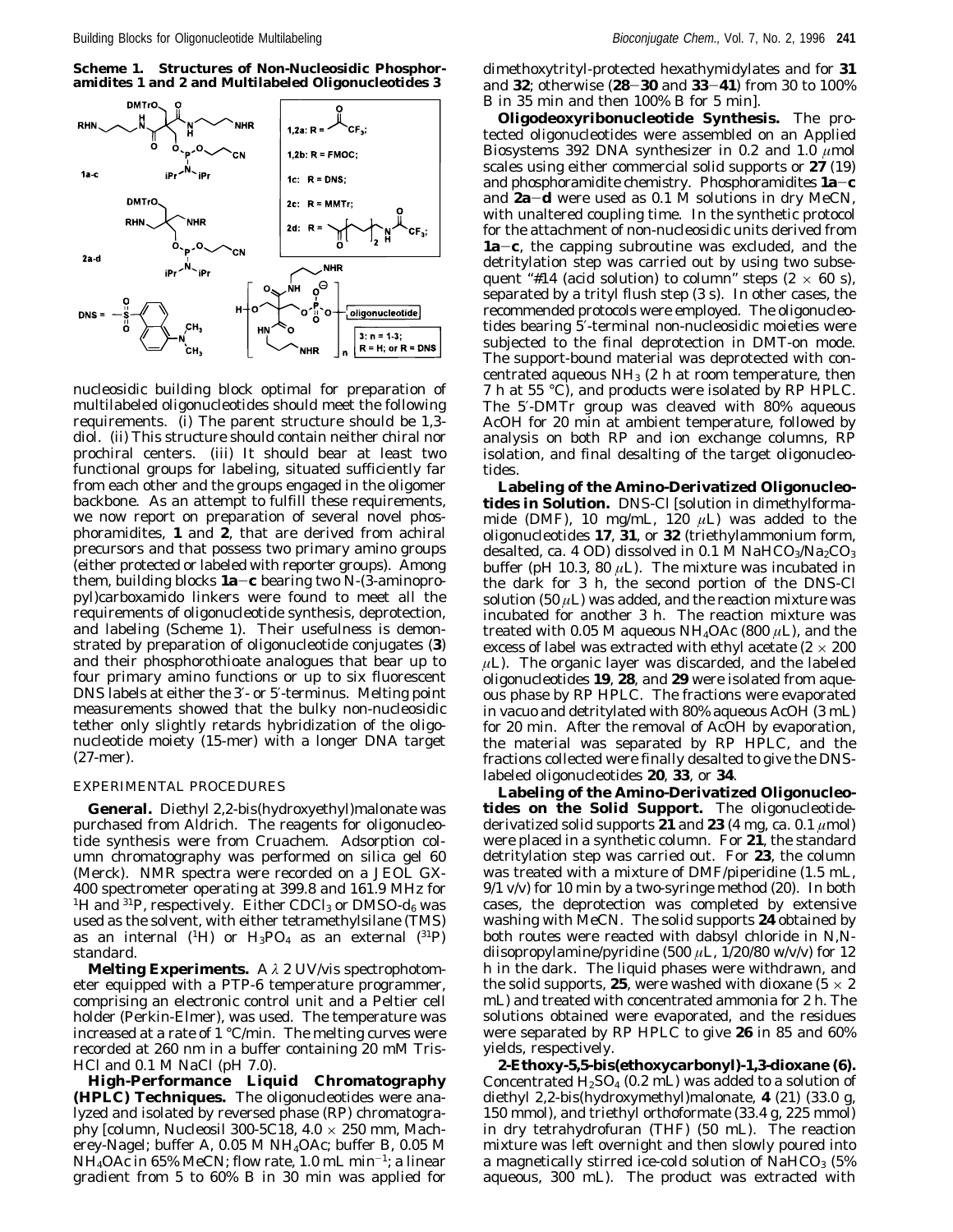diethyl ether, washed with saturated aqueous NaCl, and dried over  $Na<sub>2</sub>SO<sub>4</sub>$ . The solvent was evaporated, and the residue was distilled *in vacuo* to give **6** (34.8 g, 84%): bp 135-137 °C (1 Torr);  $n_D^{20}$  1.4416; <sup>1</sup>H NMR (CDCl<sub>3</sub>)  $\delta$  5.36  $(S, 1H, C^2-H)$ , 4.49 (d, 2H,  $J_{AB}^2 = 11.2$  Hz,  $C^4$ -H<sup>e</sup>,  $C^6$ -H<sup>e</sup>), 4.26 (2H, q,  $\mathcal{J}^3 = 7.0$  Hz, CH<sub>2</sub>OC<sup>a</sup>O), 4.24 (d, 2H,  $\mathcal{J}_{AB} =$ 11.2 Hz,  $\hat{C}^4$ -H<sup>a</sup>,  $C^6$ -H<sup>a</sup>), 4.23 (2H, q,  $\mathcal{J}^3 = 7.0$  Hz,  $CH_2$ -OC<sup>o</sup>O), 3.64 (2H, q,  $J^3 = 7.0$  Hz, CH<sub>2</sub>OC<sup>2</sup>), 1.28 (t,  $J^3 =$ 7.0 Hz), 1.27 (t,  $J^3 = 7.0$  Hz), 1.25 (t,  $J^3 = 7.0$  Hz, CH<sub>3</sub>-CH<sub>2</sub>OC<sup>2</sup>, 2 × C**H**<sub>3</sub>CH<sub>2</sub>OCO); IR ν 1731 cm<sup>-1</sup> (ν<sub>C=0</sub>); TLC  $R_f$ 0.3 (CH<sub>2</sub>Cl<sub>2</sub>), 0.8 (49/1 CH<sub>2</sub>Cl<sub>2</sub>/MeOH). Anal. (C<sub>12</sub>H<sub>20</sub>O<sub>7</sub>) C, H.

**2-Ethoxy-5,5-bis[***N***-[3-(trifluoroacetamido)propyl] carboxamido]-1,3-dioxane (8a).** Compound **6** (10.0 g, 36.2 mmol) was added to a mixture of 1,3-propanediamine (11.1 g, 150 mmol) and THF (50 mL) and stirred overnight at ambient temperature. The colorless solution obtained was evaporated *in vacuo*, and the residue was coevaporated with water  $(3 \times 100 \text{ mL})$  and *p*-xylene  $(5 \times 100 \text{ m})$  $\times$  100 mL) until no 1,3-propanediamine could be detected by TLC (1/1/1/5 concentrated aqueous ammonia/ $H_2O$ MeOH/THF). The viscous residue was dried on an oil pump at 50 °C to give 12 g (100%) of crude 2-ethoxy-5,5-bis[*N*-(3-aminopropyl)carboxamido]-1,3-dioxane (**7**): <sup>1</sup>H NMR (D<sub>2</sub>O)  $\delta$  5.48 (s, 1H, C<sup>2</sup>-H), 4.53 (d, 2H,  $J_{AB}^2 =$ 12.4 Hz,  $C^4$ -H<sup>e</sup>,  $C^6$ -H<sup>e</sup>), 4.23 (d, 2H,  $J^2$ <sub>AB</sub> = 12.4 Hz,  $C^4$ -H<sup>a</sup>,  $C^6$ -H<sup>a</sup>), 3.74 (q, 2H,  $J^3 = 7.0$  Hz,  $CH_2O$ ), 3.30 (t, 2H,  $J^3 = 6.8$  Hz, CH<sub>2</sub>NHC<sup>a</sup>O), 3.25 (t, 2H,  $J^3 = 6.8$  Hz, CH<sub>2</sub>NHC<sup>e</sup>O), 2.61 (t, 2H,  $J^3 = 7.0$  Hz, C<sup>a</sup>H<sub>2</sub>NH<sub>2</sub>), 2.58 (t,  $2H, \mathcal{J}^3 = 7.3$  Hz,  $C^{\circ}H_2NH_2$ ), 1.65 (m, 2H,  $C^{\circ}C^aH_2^{\circ}C$ ), 1.62 (m, 2H, C-C<sup>e</sup>H<sub>2</sub>-C), 1.21 (t, 3H,  $J^3 = 7.0$  Hz, CH<sub>3</sub>). The content of **7** in the crude sample was more than 95%, and it was hence used without further purification for the preparation of  $8a - c$ . A mixture of crude 7 (4.75 g, 14.3 mmol), methyl trifluoroacetate (4.20 g, 32.8 mmol), triethylamine (4.05 g, 40 mmol), and dry pyridine (50 mL) was kept for 5 h at room temperature. The reaction mixture was evaporated to an oil, dissolved in  $CH_2Cl_2$ (200 mL), washed with aqueous NaHCO<sub>3</sub> (5%, 2  $\times$  50 mL), and dried over Na<sub>2</sub>SO<sub>4</sub>. The solvent was evaporated *in vacuo*, and the residue was recrystallized twice from benzene/ethyl acetate to give **8a** (5.76 g, 77%). An analytical sample was recrystallized once to give pure **8a**: mp 152.5-153 °C; 1H NMR (CDCl3) *δ* 7.79 (2H, t, NH), 7.66 (2H, t, NH), 5.39 (1H, s, C<sup>2</sup>-H), 4.50 (2H, d,  $J_{AB}^2 = 12.2$  Hz, C<sup>4</sup>-H<sup>e</sup>, C<sup>6</sup>-H<sup>e</sup>), 4.19 (2H, d,  $J_{AB}^2 = 12.2$ Hz,  $C^4$ -H<sup>a</sup>,  $C^6$ -H<sup>a</sup>), 3.68 (2H, q,  $J^3 = 7.3$  Hz,  $CH_2O$ ), 3.38 (8H, m, CH<sub>2</sub>NHCO), 1.78 (4H, m, C-CH<sub>2</sub>-C), 1.28 (3H, t,  $J_3 = 7.3$  Hz, CH<sub>3</sub>); TLC  $R_f$  0.51 (9/1 CH<sub>2</sub>Cl<sub>2</sub>/ MeOH), 0.40 (19/1 CH<sub>2</sub>Cl<sub>2</sub>/MeOH). Anal.  $(C_{18}H_{26}F_6N_4O_7)$ C, H, N.

**2-Ethoxy-5,5-bis[***N***-[3-[(9-fluorenylmethoxycarbonyl)amino]propyl]carboxamido]-1,3-dioxane (8b).** FMOC-Cl (4.75 g, 16.5 mmol) was added in small portions to a stirred solution of crude **7** (2.5 g, 7.5 mmol) and NaHCO<sub>3</sub> (2.5 g, 30 mmol) in 40% aqueous dioxane (100 mL) on ice bath. The stirring was continued for 2 h and then for 4 h at room temperature. The suspension was evaporated to one-third of the initial volume and diluted with water (100 mL). The precipitate was extracted with ethyl acetate ( $3 \times 100$  mL), and the extracts were washed with water (3  $\times$  50 mL) and dried over Na<sub>2</sub>SO<sub>4</sub>. After evaporation to dryness, the pure **8b** (4.3 g, 74%) was isolated by recrystallization (hexane/benzene). Two additional recrystallizations from the same mixture gave an analytical sample: mp  $95-97$  °C; <sup>1</sup>H NMR (CDCl<sub>3</sub>)  $δ$ 7.75 (4H, m, aromatic), 7.58 (4H, m, aromatic), 7.39 (4H, m, aromatic), 7.30 (4H, m, aromatic), 5.38 (1H, s,  $C^2$ -H),  $4.53$  (2H, d,  $\mathcal{S}_{AB} = 13.4$  Hz,  $C^4$ -H<sup>e</sup>,  $C^6$ -H<sup>e</sup>),  $4.39$  (4H, d,  $\mathcal{S}$  $= 6.8$  Hz, CHC**H**<sub>2</sub>O-C=O in FMOC), 4.21 (2H, d,  $J_{AB}^2 =$ 

13.4 Hz,  $C^4$ -H<sup>a</sup>,  $C^6$ -H<sup>a</sup>), 4.19 (2H, t,  $J^3 = 6.8$  Hz,  $CHCH_2O$ -C=O in FMOC), 3.65 (2H, q,  $J^3 = 7.1$  Hz, CH<sub>3</sub>CH<sub>2</sub>O), 3.32 (4H, m, CH2NHCO), 3.21 (4H, m, CH2NH-FMOC), 1.67 (4H, m, C-CH<sub>2</sub>-C), 1.26 (3H, t,  $J^3 = 7.1$  Hz, CH<sub>3</sub>-CH<sub>2</sub>O); TLC *R<sub>f</sub>* 0.70 (9/1 CH<sub>2</sub>Cl<sub>2</sub>/MeOH), 0.45 (19/1 CH<sub>2</sub>- $Cl_2/MeOH$ ). Anal.  $(C_{44}H_{48}N_4O_9)$  C, H, N.

**2-Ethoxy-5,5-bis[***N***-[3-[5-(dimethylamino)-1-naphthalenesulfonamido]propyl]carboxamido]-1,3-dioxane (8c).** DNS-Cl (1350 mg, 5.0 mmol) was added portionwise to a solution of crude **7** (660 mg, 2.0 mmol) in dry pyridine (25 mL) during 2 h. The mixture was left overnight at room temperature and the reaction quenched by addition of MeOH (0.5 mL). The reaction mixture was evaporated to an oil, dissolved in  $CH_2Cl_2$ (200 mL), washed with aqueous NaHCO<sub>3</sub> (5%,  $2 \times 50$ mL), and dried over Na<sub>2</sub>SO<sub>4</sub>. The solvent was evaporated *in vacuo*, and the pure compound was isolated on a silica gel column, eluting with a gradient of MeOH (0 to 7%) in CH<sub>2</sub>Cl<sub>2</sub> to give **8c** (1295 mg, 81%): <sup>1</sup>H NMR (CDCl<sub>3</sub>) *δ* 8.51 (2H, dd,  $J = 0.5$  and 8.5 Hz), 8.33 (2H, dd,  $J = 3.9$ and 8.5 Hz), 8.22 (2H, dt,  $J = 1.2$  and 7.3 Hz), 7.58-7.50 (4H, m), 7.16 (2H, dt,  $J = \{1 \text{ and } 7.6 \text{ Hz (aromatic)}\},\, 7.36$  $(2H, s, NH)$ , 5.77  $(2H, t, NH)$ , 5.24  $(1H, s, C<sup>2</sup>-H)$ , 4.28  $(2H, d, J_{AB}^2 = 12.0 \text{ Hz}, C^4 \text{-} H^e, C^6 \text{-} H^e), 3.93 (2H, d, J_{AB}^2 =$ 12.0 Hz,  $C^4$ -H<sup>a</sup>,  $C^6$ -H<sup>a</sup>), 3.61 (2H, q,  $J^3 = 7.1$  Hz,  $CH_2O$ ), 3.28 (4H, m, CH<sub>2</sub>NHCO), 2.93-2.86 (4H, m, CH<sub>2</sub>NHSO<sub>2</sub>), 2.87 (12H, s, N(CH<sub>3</sub>)<sub>2</sub>), 1.64-1.56 (4H, m, C-CH<sub>2</sub>-C), 1.22 (3H, t,  $J^3 = 7.3$  Hz, CH<sub>3</sub>); TLC  $R_f$ 0.52 (9/1 CH<sub>2</sub>Cl<sub>2</sub>/MeOH) 0.68 (19/1 CH<sub>2</sub>Cl<sub>2</sub>/MeOH). Anal. (C<sub>38</sub>H<sub>50</sub>N<sub>6</sub>O<sub>9</sub>S<sub>2</sub>) C, H, N, S.

*N***,***N*′**-Bis[3-(trifluoroacetamido)propyl]-2,2-bis- (hydroxymethyl)malonodiamide (9a).** Compound **8a** (2.20 g, 4.2 mmol) was dissolved in 80% aqueous AcOH (50 mL) and left for 2 h at room temperature. The solution was evaporated to an oil and coevaporated with water ( $3 \times 25$  mL). At this step, the reaction mixture consisted of **9a** and its monoformate. The deprotection was completed by treating the material with MeOH/Et3N (90/10, 50 mL) for 20 min. *The use of alkalies or primary or secondary amines causes degradation of 9a*. The solution was evaporated, and the residue was coevaporated with toluene  $(2 \times 50 \text{ mL})$ . Chromatography on a short silica gel column eluted with a gradient of MeOH (3 to 20%) in CH2Cl2 gave **9a** (1.75 g, 89%): mp 101- 102 °C (benzene/MeOH); <sup>1</sup>H NMR (DMSO-*d*<sub>6</sub>/CDCl<sub>3</sub>) *δ* 9.30 (2H, t, NH), 7.76 (2H, t, NH), 4.86 (2H, t,  $J^3 = 4.9$ Hz, OH), 3.81 (4H, d,  $J^3 = 4.9$  Hz, CH<sub>2</sub>O), 3.18 (4H, m), 3.11 (4H, m, CH<sub>2</sub>NHCO), 1.62 (4H, tt,  $2 \times J^3 = 6.6$  Hz, C-CH<sub>2</sub>-C); TLC  $R_f$  0.32 (9/1 CH<sub>2</sub>Cl<sub>2</sub>/MeOH), 0.12 (19/1  $CH_2Cl_2/MeOH$ ). Anal.  $(C_{15}H_{22}F_6N_4O_6)$  C, H, N.

*N***,***N*′**-Bis[3-[(9-fluorenylmethoxycarbonyl)amino] propyl]-2,2-bis(hydroxymethyl)malonodiamide (9b)** was obtained from **8b** (932 mg, 1.2 mmol) by a procedure analogous to that described for **9a**. After the removal of MeOH and  $Et_3N$ , the product was dissolved in  $CH_2Cl_2$ , washed with saturated aqueous NaCl, and dried over Na2SO4. The solvent was evaporated *in vacuo*, and the pure compound was isolated on a silica gel column, eluting with a gradient of MeOH (0 to 12%) in  $CH_2Cl_2$  to give **9b** (700 mg, 81%) as a colorless foam: 1H NMR (CDCl3) *δ* 7.77-7.73 (4H, m, aromatic), 7.73-7.70 (2H, br m, NH), 7.62-7.56 (4H, m, aromatic), 7.41-7.35 (4H, m, aromatic), 7.32-7.27 (4H, m, aromatic), 5.27 (2H, br, m, NH), 4.38 (4H, d,  $J^3 = 6.3$  Hz, CHC**H**<sub>2</sub>O-C=O in FMOC), 4.18 (2H, t,  $J^3 = 6.3$  Hz, CHCH<sub>2</sub>O-C=O in FMOC), 3.99 (2H, br t, OH), 3.91 (4H, d,  $J^3 = 5.5$  Hz, C*H*2OH), 3.32 (4H, m, CH2NHCO), 3.20 (4H, m, CH2NH-FMOC), 1.68 (4H, m, C-CH2-C); TLC *Rf* 0.50 (9/1 CH2- Cl<sub>2</sub>/MeOH), 0.35 (19/1 CH<sub>2</sub>Cl<sub>2</sub>/MeOH). Anal. (C<sub>41</sub>H<sub>44</sub>N<sub>4</sub>O<sub>8</sub>) C, H, N.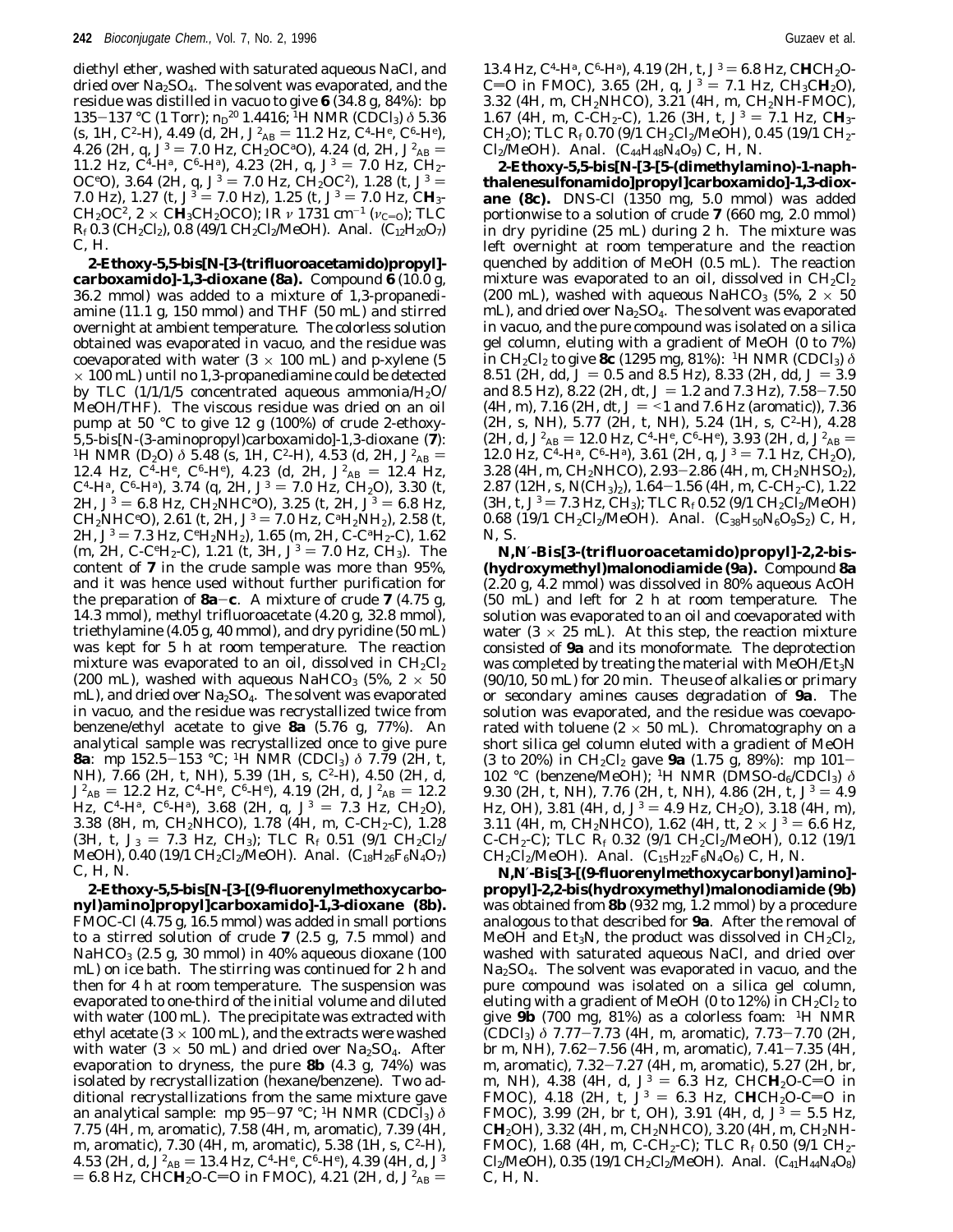*N***,***N*′**-Bis[3-[5-(dimethylamino)-1-naphthalenesulfonamido]propyl]-2,2-bis(hydroxymethyl)malonodiamide (9c)** was obtained from **8c** (800 mg, 1.0 mmol) by a procedure analogous to that described for **9a**. Chromatography on a short silica gel column eluted with a gradient of MeOH (0 to 12%) in CH<sub>2</sub>Cl<sub>2</sub> gave 9c (667 mg, 90%) as a green foam: <sup>1</sup>H NMR (CDCl<sub>3</sub>) δ 8.52 (2H, dd,  $J = 0.7$  and 8.5 Hz), 8.31 (2H, dd,  $J = 0.6$  and 8.6 Hz), 8.22 (2H, dd,  $J = 1.2$  and 7.3 Hz), 7.57-7.49 (4H, m), 7.17 (2H, d,  $J = 7.5$  Hz (aromatic)), 7.59 (2H, m, NH), 5.97 (2H, t, NH), 3.74 (4H, s, CH<sub>2</sub>OH), 3.22 (4H, m, CH<sub>2</sub>-NHCO), 2.88 (12 H, s, N(CH<sub>3</sub>)<sub>2</sub>), 2.81 (4H, m, CH<sub>2</sub>-NHSO<sub>2</sub>), 1.50 (4H, m, C-CH<sub>2</sub>-C); UV (MeCN)  $\lambda_{\text{max}} = 260$ ( $\epsilon$  26 500), 340 nm ( $\epsilon$  = 9700); TLC  $R_f$  0.54 (9/1 CH<sub>2</sub>Cl<sub>2</sub>/ MeOH), 0.36 (19/1 CH<sub>2</sub>Cl<sub>2</sub>/MeOH). Anal. (C<sub>35</sub>H<sub>46</sub>N<sub>6</sub>O<sub>8</sub>S<sub>2</sub>) C, H, N, S.

**General Procedure for the Selective Dimethoxytritylation of Diols: 3-[(4,4**′**-dimethoxytrityl)oxy]- 2,2-bis(azidomethyl)propanol (12).** A solution of 4,4′ dimethoxytrityl chloride (880 mg, 2.60 mmol) in dry dioxane (40 mL) was added dropwise to 2,2-bis(azidomethyl)-1,3-propanediol, **11** (*22*) (700 mg, 3.75 mmol), in dry pyridine (15 mL). The reaction mixture was left overnight at ambient temperature and the reaction stopped by addition of methanol (0.5 mL). Upon neutralization with NaHCO<sub>3</sub> (5% in water, 10 mL), the mixture was evaporated *in vacuo* to an oil, dissolved in  $CH_2Cl_2$  (100 mL), washed with aqueous saturated NaCl  $(2 \times 50 \text{ mL})$ , and dried over Na<sub>2</sub>SO<sub>4</sub>. The solvent was removed *in vacuo*, and the residue was separated on a silica gel column (30  $\times$  100 mm), eluting with a CH<sub>2</sub>Cl<sub>2</sub>/ hexane mixture (1/3). Fractions containing pure product were pooled, evaporated, and dried on an oil pump to give **12** (1040 mg, 83% on DMTr-Cl) as a colorless oil: 1H NMR (CDCl<sub>3</sub>)  $\delta$  7.42-7.20 (9H, m, aromatic), 6.88-6.80 (4H, m, aromatic), 3.80 (6H, s, CH<sub>3</sub>O), 3.53 (2H, d,  $J^3$  = 6.3 Hz, CH<sub>2</sub>-OH), 3.43 (2H, s), 3.42 (2H, s, 2  $\times$  CH<sub>2</sub>N<sub>3</sub>), 3.08 (2H, s, C-O-CH<sub>2</sub>), 1.79 (1 H, t,  $J^3 = 6.3$  Hz, *H*O-CH2); IR *ν* 3510 (O-H), 2102 cm-<sup>1</sup> (N3); TLC *Rf* 0.2 (100/1 CHCl<sub>3</sub>/EtOH). Anal.  $(C_{26}H_{28}N_6O_4)$  C, H, N. Further elution of the column with a mixture of MeOH and CH<sub>2</sub>- $Cl<sub>2</sub>$  (3/97) gave about 10% of the starting material, **11**. *N,N*′**-Bis[3-(trifluoroacetamido)propyl]-2-[[(4,4**′ **dimethoxytrityl)oxy]methyl]-2-(hydroxymethyl) malonodiamide (10a)** was prepared analogously from **9a** (1400 mg, 3.0 mmol) and DMTr-Cl (1020 mg, 3.0 mmol). Isolation on a silica gel column, eluting with a gradient of MeOH (0 to 10%) in  $CH_2Cl_2$ , gave first pure **10a** (1660 mg, 72%) along with unreacted **9a** (20%): 1H NMR (CDCl<sub>3</sub>) *δ* 7.58 (2H, t,  $J^3$  = 6 Hz, NH), 7.52 (2H, t,  $J^3 = 6.2$  Hz, NH), 7.38-7.13 (9H, m, aromatic), 6.84-6.80 (4H, m, aromatic), 4.13 (2H, d,  $J^3 = 6.0$  Hz, CH<sub>2</sub>-OH), 3.79 (6H, s, OCH<sub>3</sub>), 3.59 (1H, t,  $J^3 = 6.0$  Hz, OH), 3.50 (2H, s, CH2O), 3.39-3.22 (8H, m, CH2NHCO), 1.67 (4H, m, C-CH<sub>2</sub>-C); TLC  $R_f$ 0.42 (19/1 CH<sub>2</sub>Cl<sub>2</sub>/MeOH, 0.15 (49/1 CH<sub>2</sub>Cl<sub>2</sub>/MeOH). Anal. (C<sub>36</sub>H<sub>40</sub>F<sub>6</sub>N<sub>4</sub>O<sub>8</sub>) C, H, N.

*N***,***N*′**-Bis[3-[(9-fluorenylmethoxycarbonyl)amino] propyl]-2-[[(4,4**′**-dimethoxytrityl)oxy]methyl]-2-(hydroxymethyl)malonodiamide (10b)** was prepared analogously from **9b** (577 mg, 0.8 mmol) and DMTr-Cl (271 mg, 0.8 mmol). Isolation by using a gradient of MeOH (0 to 8%) in  $CH_2Cl_2$  gave first pure **10b** (614 mg, 75%) as a white foam along with unreacted **9b** (18%). 1H NMR (CDCl3) *δ* 7.75-7.73 (4H, m, aromatic), 7.58-7.56 (4H, m, aromatic), 7.53-7.46 (2H, br m, NH), 7.40-7.35 (6H, m, aromatic), 7.29-7.16 (11H, m, aromatic), 6.83- 6.80 (4H, m, aromatic), 5.29 (2H, br m, NH), 4.36 (4H, d,  $J^3 = 6.8$  Hz, CHC**H**<sub>2</sub>O-C=O), 4.18 (2H, t,  $J^3 = 6.8$  Hz,  $CHCH<sub>2</sub>O-C=O$ ), 4.08 (4H, d,  $J<sup>3</sup> = 6.8$  Hz,  $CH<sub>2</sub>OH$ ), 3.75 (6H, s, OCH3), 3.50 (2H, s, CH2ODMTr), 3.29 (2H, m),

3.26 (2H, m,  $2 \times CH_2NHCO$ ), 3.14 (4H, m, CH<sub>2</sub>NHCOO), 1.68-1.57 (4H, m, C-CH<sub>2</sub>-C); IR *ν* 3500-3250 (O-H, N-H), 1698 ( $v_{C=0}$ , amid I), 1539 cm<sup>-1</sup> (N-H, amid II); TLC  $R_f$ 0.50 (19/1  $CH_2Cl_2/MeOH$ ), 0.2 (49/1  $CH_2Cl_2/MeOH$ ). Anal.  $(C_{62}H_{62}N_4O_{10})$  C, H, N.

*N***,***N*′**-Bis[3-[5-(dimethylamino)-1-naphthalenesulfonamido]propyl]-2-[[(4,4**′**-dimethoxytrityl)oxy] methyl]-2-(hydroxymethyl)malonodiamide** (**10c**) was prepared analogously from **9c** (525 mg, 0.7 mmol) and DMTr-Cl (237 mg, 0.7 mmol). Isolation by using a gradient of MeOH (0 to 9%) in  $CH_2Cl_2$  gave first pure **10b** (600 mg, 82%) along with unreacted **9b** (12%): 1H NMR (CDCl<sub>3</sub>) *δ* 8.49 (2H, d, *J* = 8.5 Hz, DNS), 8.28 (2H, d,  $J = 8.5$  Hz, DNS), 8.19 (2H, dd,  $J = 1.0$  and 7.3 Hz, DNS), 7.49-7.44 (4H, m, DNS), 7.32 (2H, m), 7.26-7.11 (9H, m, DMTr and NH), 7.12 (2H, d,  $J = 7.6$  Hz, DNS), 6.83-6.80 (4H, m, DMTr), 5.94 (2H, t, NH), 3.98 (2H, d,  $J^3 = 6.0$  Hz, CH<sub>2</sub>OH), 3.79 (6H, s, OCH<sub>3</sub>), 3.51 (1H, t,  $J^3$ )  $= 6.0$  Hz, OH),  $3.39$  (2H, s, CH<sub>2</sub>ODMTr),  $3.07$  (4H, m, CH<sub>2</sub>NHCO), 2.87 (12H, s, N(CH<sub>3</sub>)<sub>2</sub>), 2.71 (4H, m, CH<sub>2</sub>-NHSO2), 1.33 (4H, m, C-CH2-C); TLC *Rf* 0.60 (19/1 CH2-  $Cl_2/MeOH$ ), 0.25 (49/1  $CH_2Cl_2/MeOH$ ). Anal.  $(C_{56}H_{64}N_6O_{10}S_2)$  C, H, N, S.

**3-[(4,4**′**-Dimethoxytrityl)oxy]-2,2-bis[(trifluoroacetamido)methyl]propanol (14a).** (*a*) *Reduction with 1,3-Propanedithiol/NaBH4*. Compound **12** (966 mg, 2.0 mmol), 1,3-propanedithiol (20  $\mu$ L, 0.2 mmol), and Et<sub>3</sub>N (0.6 mL, 4.0 mmol) were dissolved in *i*-PrOH (20 mL). NaBH4 (380 mg, 10 mmol) was added under vigorous stirring in several portions, and the mixture was stirred overnight at room temperature. The solvent was evaporated, and the residue was dissolved in  $CH_2Cl_2$  (150 mL), washed with 10% NaOH in saturated aqueous NaCl (25 mL) and saturated aqueous NaCl  $(5 \times 25$  mL), and dried over Na2SO4. The solvent was evaporated, and the resulting oil was separated on a silica gel column, eluting with a gradient of MeOH (2 to 20%) in  $CH_2Cl_2/Et_3N$  (95/ 5). The combined fractions were evaporated to dryness, and the resulting oil was redissolved in  $CH_2Cl_2/h$ exane (7/3, 25 mL). The turbid solution was filtered through a paper filter and evaporated to give 3-[(4,4′-dimethoxytrityl)oxy]-2,2-bis(aminomethyl)propanol (**13**) (688 mg, 80%) as a colorless foam which was used without further purification: 1H NMR (CDCl3) *δ* 7.42-7.20 (9H, m, aromatic), 6.85-6.80 (4H, m, aromatic), 3.79 (6H, s,  $CH<sub>3</sub>O$ ), 3.71 (2H, s, C*H*2-OH), 3.04 (2H, s, C-O-CH2), 2.91 (2H, d, *J*<sup>2</sup>  $= 10.0$  Hz,  $2 \times \overline{CH}$ <sup>HB</sup>NH<sub>2</sub>), 2.88 (2H, d,  $J^2 = 10.0$  Hz, 2<br>
C*HA*  $\overline{CH}$ <sup>2</sup>  $\overline{CH}$  (*HH*<sub>2</sub>), 2.88 (2H, d,  $J^2 = 10.0$  Hz, 2  $\times$  CH<sup>A</sup> $H^BNH_2$ ), 2.47 (4H, br s, NH<sub>2</sub>), 1.27 (1H, s, HO); TLC  $R_f$  0.6 (85/10/5  $CH_2Cl_2/MeOH/Et_3N$ ).

*(b) Reduction with Ph<sub>3</sub>P. Ph<sub>3</sub>P (2070 mg, 7.9 mmol)* was added to a solution of **12** (1820 mg, 3.8 mmol) in pyridine (15 mL) for 30 min. The mixture was stirred for 3 h, treated with concentrated aqueous ammonia (3 mL), and left overnight. After evaporation *in vacuo* and coevaporation with toluene (3  $\times$  20 mL), the resulting gum was separated on a silica gel column to give **13** (605 mg, 37%) which was identical to that synthesized by reduction with 1,3-propanedithiol/NaBH<sub>4</sub> (TLC and <sup>1</sup>H NMR).

A solution of **13** (646 mg, 1.5 mmol) and methyl trifluoroacetate (0.45 mL, 4.5 mmol) in dry pyridine (5 mL) was kept overnight at ambient temperature. Aqueous  $NaHCO<sub>3</sub>$  (5%, 3 mL) was added, and the mixture was evaporated *in vacuo* to one-third of the initial volume. Water (10 mL) was added to the residue, and the product was extracted with  $CH_2Cl_2$  (2  $\times$  50 mL), washed with saturated aqueous NaCl, and dried over Na<sub>2</sub>SO<sub>4</sub>. The solvent was evaporated, and the product was isolated by silica gel column chromatography, eluting with a gradient of MeOH in  $CH_2Cl_2$  (0 to 4%) to obtain 820 mg (87%) of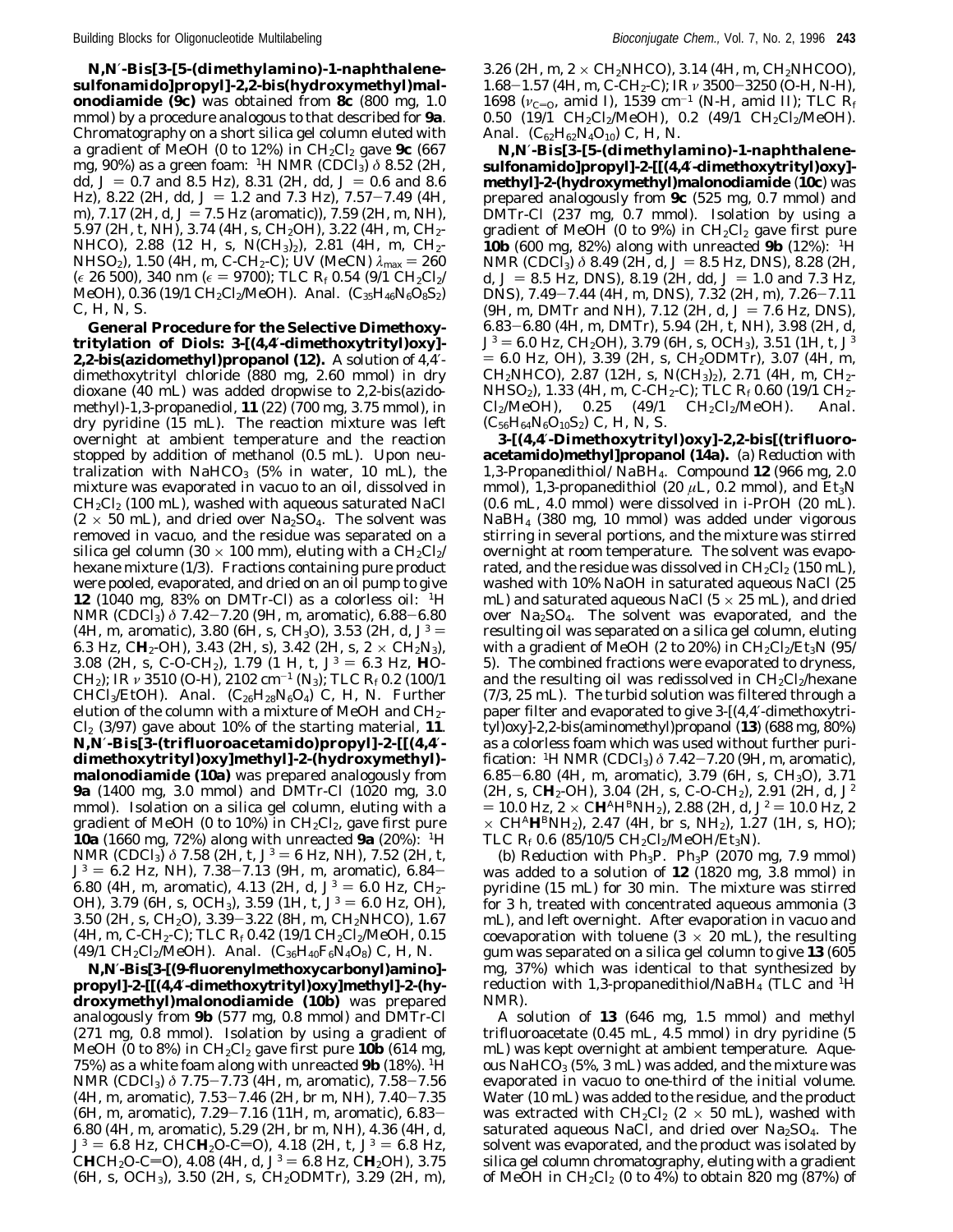**14a** as a white foam: <sup>1</sup>H NMR (CDCl<sub>3</sub>)  $\delta$  7.43-7.20 (9H, m, (aromatic), 6.90 (2H, br m, NH), 6.88-6.84 (4H, m, aromatic), 3.80 (6H, s, CH<sub>3</sub>O), 3.47 (2H, br s, C**H**<sub>2</sub>-OH), 3.43 (2H, dd,  $J^2 = 14.2$  Hz,  $J^3 = 7.8$  Hz, 2  $\times$  CH<sup>A</sup>H<sup>B</sup>NH), 3.08 (2H, s, C-O-CH<sub>2</sub>), 2.97 2H, dd,  $J^2 = 14.2$  Hz,  $J^3 =$ 5.9 Hz, 2 <sup>×</sup> CHA*H*BNH), 1.58 (1H, br, s, HO); IR *<sup>ν</sup>* <sup>3600</sup>- 3300 (O-H, N-H), 1714 ( $v_{C=0}$ , amid I), 1556 (N-H, amid II), 1216 and 1177 cm<sup>-1</sup> ( $v_{C-F}$ ); TLC *R<sub>f</sub>* 0.7 (19:1 CH<sub>2</sub>Cl<sub>2</sub>/ MeOH). Anal.  $(C_{30}H_{30}F_6N_2O_6)$  C, H, N.

**3-[(4,4**′**-Dimethoxytrityl)oxy]-2,2-bis[[***N***-(9-fluorenylmethoxycarbonyl)amino]methyl]propanol (14b)** was prepared from crude **13** (300 mg, 0.7 mmol) and FMOC-Cl (520 mg, 2.0 mmol) by a procedure analogous to that for **8b**. Upon isolation by silica gel chromatography (gradient from 0 to 10% MeOH in  $CH_2Cl_2$ ), the pure **14b** (350 mg, 57%) was obtained as a colorless foam. 1H NMR (CDCl3) *δ* 7.8-7.7, 7.6-7.15 (25H, m, aromatic), 6.9-6.8 (4H, m, aromatic), 5.45 (1H, m, OH), 5.06 (2H, br m, NH), 4.46 (2H, d,  $J^3 = 6.3$  Hz, CH<sub>2</sub>OH), 4.38 (2H, dd,  $J^3 = 7.3$  Hz,  $J^2 = 10.5$  Hz, CHC**H**<sup>A</sup>H<sup>B</sup>O-C=O), 4.34  $(2H, dd, J^3 = 7.3 Hz, J^3 = 10.5 Hz, CHCH^A H^3O-C=O),$ 4.19, (2H, t,  $J^3 = 7.3$  Hz, CHCH<sub>2</sub>O-C=O), 3.72 (6H, s, OCH<sub>3</sub>), 3.24 (2H, s, CH<sub>2</sub>ODMTr), 3.02 (4H, m, 2  $\times$  CH<sub>2</sub>-NHCO); IR *ν* 3500-3300 (Ο-Η, Ν-Η), 1704 ( $v_{C=0}$ , amid I), 1509 cm<sup>-1</sup> (N-H, amid II); TLC  $R_f$  0.8 (19/1 CH<sub>2</sub>Cl<sub>2</sub>/ MeOH). Anal.  $(C_{56}H_{52}N_2O_8)$  C, H, N.

**3-[(4,4**′**-Dimethoxytrityl)oxy]-2,2-bis[[***N***-(4-methoxytrityl)amino]methyl]propanol (14c).** Trimethylsilyl chloride (0.5 mL, 4.2 mmol) was added to a solution of crude **13** (600 mg, 1.4 mmol) in dry pyridine (10 mL). After 2 h, MMTr-Cl (1.73 g, 5.6 mmol) in dry pyridine (10 mL) was added to the mixture, the mixture was stirred overnight at room temperature, and the reaction was quenched with MeOH (10 mL). The resulting solution was evaporated to an oil, and the residue was treated with 5% aqueous NaHCO<sub>3</sub> (50 mL) and extracted with  $CH_2Cl_2$  (2  $\times$  50 mL). The organic phase was washed in succession with 5% aqueous  $NaHCO<sub>3</sub>$ (50 mL) and saturated aqueous NaCl ( $2 \times 50$  mL), dried over Na2SO4, and evaporated. The residue was separated on a silica gel column, eluting with a gradient from  $1/1$  hexane/CH<sub>2</sub>Cl<sub>2</sub> to 95/5 CH<sub>2</sub>Cl<sub>2</sub>/MeOH to give 14c (950 mg, 70%) as a yellow foam: 1H NMR (CDCl3) *δ* 7.35-7.10 (33H, m, aromatic + NH), 7.01 (3H), 6.83 (1H, m), 6.75 (3H, m), 6.66 (3H, m, aromatic), 3.77 (6H, s), 3.74 (6H, s, CH3O), 3.68 (2H, s, C*H*2-OH), 2.84 (2H, s, C-O-CH<sub>2</sub>), 2.50 (2H, d,  $J^2 = 15.9$  Hz, 2  $\times$  CH<sup>A</sup>H<sup>B</sup>NH), 2.41 (2H, d,  $J^2 = 15.9$  Hz, 2  $\times$  CH<sup>A</sup>H<sup>B</sup>NH); TLC  $R_f$  0.5  $(99/1 \text{ CH}_{2}Cl_{2}/\text{MeOH})$ , 0.1  $(CH_{2}Cl_{2})$ . Anal.  $(C_{66}H_{64}N_{2}O_{6})$ C, H, N.

**3-[(4,4**′**-Dimethoxytrityl)oxy]-2,2-bis[[***N***-[6-(trifluoroacetamido)hexanoyl]amino]methyl]propanol (14d).** Crude diamine **13** (1.6 g, 3.7 mmol) and *N*oxysuccinimido 6-(trifluoroacetamido)hexanoate (*23*) (2.65 g, 8.2 mmol) in dry pyridine (50 mL) were stirred for 3 h at room temperature and treated with 5% aqueous  $NaHCO<sub>3</sub>$  (25 mL). The resulting mixture was concentrated to one-third of the initial volume, diluted with ethyl acetate (100 mL), washed with water (2  $\times$  50 mL) and saturated aqueous NaCl  $(2 \times 50 \text{ mL})$ , and dried over  $Na<sub>2</sub>SO<sub>4</sub>$ . The solvent was evaporated, and the product was isolated by silica gel column chromatography, eluting with a gradient of MeOH (0 to 6%) in  $CH_2Cl_2$ /pyridine (99/1) to obtain **14d** (1.20 g, 38%) as a colorless oil: 1H NMR (CDCl3) *δ* 7.46-7.15 (9H, m, aromatic), 6.90-6.83 (4H, m, aromatic), 6.78 (4H, br m, NH), 5.95 (4H, br m, NH), 4.41 (1H, br, m, OH), 3.80 (6H, s, CH<sub>3</sub>O), 3.42-3.30 (8H, m, CH<sub>2</sub>-OH, 2  $\times$  CH<sub>2</sub>NHCOCF<sub>3</sub>, 2  $\times$  CH<sup>A</sup>H<sup>B</sup>-NHCO), 3.04 (2H, s, C-O-CH<sub>2</sub>), 2.07 (4H, t,  $J^3 = 6.8$  Hz,  $2 \times \text{CH}_2$ CONH), 2.50 (2H, dd,  $J^2 = 14.2$  Hz,  $J^3 = 7.3$  Hz,

 $2 \times CH^{A}$ **H**BNH), 1.61-1.53 (8H, m), 1.39-1.28 (4H, m, 6) <sup>×</sup> C-C*H*2-C); IR *<sup>ν</sup>* <sup>3600</sup>-3300 (O-H, N-H), 1710, 1690 ( $v_{\text{C}=0}$ , amid I), 1550 (N-H, amid II), 1218 and 1170 cm<sup>-1</sup> (*ν*C-F); TLC *Rf* 0.6 (9/1 CH2Cl2/MeOH). Anal.  $(C_{42}H_{52}F_6N_4O_8)$  C, H, N.

**General Procedure for the Preparation of Phosphoramidites:** *2-Cyanoethyl 3-[(4,4*′*-Dimethoxytrityl) oxy]-2,2-bis[N-[(3-trifluoroacetamido)propyl]carboxamido] propyl (N,N-Diisopropylamino)phosphoramidite* (**1a**). Dry 1*H*-tetrazole (0.46 M in MeCN, 1.30 mmol, 2.9 mL) was added to a solution of **10a** (960 mg, 1.25 mmol) predried by coevaporation with MeCN  $(3 \times 20 \text{ mL})$  and 2-cyanoethyl *N*,*N*,*N*′,*N*′-tetraisopropylphosphorodiamidite (*24*) (490 mg, 1.6 mmol) in dry MeCN (5 mL). The reaction mixture was left at ambient temperature, and the reaction was found to be completed in 30 min (TLC,  $19/1$  CH<sub>2</sub>-Cl<sub>2</sub>/MeOH). The reaction was stopped by addition of 5% aqueous  $NAHCO<sub>3</sub>$  (10 mL). The viscous product was extracted with  $CH_2Cl_2$  (2  $\times$  20 mL), washed with saturated aqueous NaCl, and dried over  $Na<sub>2</sub>SO<sub>4</sub>$ . The solvent was removed under reduced pressure, and the residue was dried on an oil pump and dissolved in dry toluene (3 mL). The solution was added dropwise to well-stirred hexane (100 mL) at room temperature. The precipitate was collected on a sintered glass filter and washed with hexane (2 × 20 mL). Final drying *in vacuo* gave **1a** (1163 mg, 95%) as a white powder: <sup>31</sup>P NMR (CDCl<sub>3</sub>) δ 149.2; TLC  $R_f$  0.70 (19/1 CH<sub>2</sub>Cl<sub>2</sub>/MeOH), 0.45 (49/1 CH<sub>2</sub>Cl<sub>2</sub>/ MeOH). Phosphoramidites **1b**,**c** and **2a**-**d** were prepared and isolated in 90-97% yield by a similar procedure.

*Phosphoramidite* **1b:**  $3^{1}P$  NMR (CDCl<sub>3</sub>)  $\delta$  147.2; TLC  $R_f$ 0.85 (19/1 CH<sub>2</sub>Cl<sub>2</sub>/MeOH), 0.55 (49/1 CH<sub>2</sub>Cl<sub>2</sub>/MeOH).

*Phosphoramidite* **1c:** <sup>31</sup>P NMR (CDCl<sub>3</sub>)  $\delta$  147.0; TLC  $R_f$  0.9 (19/1 CH<sub>2</sub>Cl<sub>2</sub>/MeOH), 0.6 (49/1 CH<sub>2</sub>Cl<sub>2</sub>/MeOH).

*Phosphoramidite*  $2a$ : <sup>31</sup>P NMR (CDCl<sub>3</sub>)  $\delta$  149.5; TLC  $R_f$  0.85 (19/1 CH<sub>2</sub>Cl<sub>2</sub>/MeOH), 0.5 (49/1 CH<sub>2</sub>Cl<sub>2</sub>/MeOH). *Phosphoramidite* **2b:** <sup>31</sup>P NMR (CDCl<sub>3</sub>)  $\delta$  147.4; TLC

 $R_f$  0.9 (19/1 CH<sub>2</sub>Cl<sub>2</sub>/MeOH), 0.6 (49/1 CH<sub>2</sub>Cl<sub>2</sub>/MeOH).

*Phosphoramidite* **2c:** <sup>31</sup>P NMR (CDCl<sub>3</sub>)  $\delta$  146.9; TLC  $R_f$ 0.95 (19/1 CH<sub>2</sub>Cl<sub>2</sub>/MeOH), 0.65 (49/1 CH<sub>2</sub>Cl<sub>2</sub>/MeOH). *Phosphoramidite* **2d:** <sup>31</sup>P NMR (CDCl<sub>3</sub>)  $\delta$  148.6; TLC

 $R_f$  0.8 (19/1 CH<sub>2</sub>Cl<sub>2</sub>/MeOH), 0.55 (49/1 CH<sub>2</sub>Cl<sub>2</sub>/MeOH).

### RESULTS AND DISCUSSION

**Synthesis of Phosphoramidites 1 and 2.** Building blocks **1a**-**c** were synthesized from commercially available diethyl 2,2-bis(hydroxymethyl)malonate (**4**) (*21*), as depicted in Scheme 2. The synthetic use of **4** is hampered by its rapid degradation in basic media, in particular in the presence of primary amines. We have recently found that the mono-*O*-DMTr derivative of **4** (**5**) when treated with a catalytic amount of aqueous ammonia or butylamine is decomposed, and a stoichiometric amount of DMTr-OH is released (*25*). This precludes straightforward preparation of any aminoalkyl derivatives from **5**. To overcome this problem, **4** was converted to its ethoxymethylene derivative **6**, which gave the bis[*N*-(3-aminopropyl)amide] **7** upon treatment with 1,3-propanediamine in THF. The primary amino groups were subsequently acylated with methyl trifluoroacetate, FMOC-Cl, or DNS-Cl to obtain **8a**-**c**, respectively, and the ethoxymethylene protection was removed by successive acid-catalyzed hydrolysis and triethylamine-catalyzed methanolysis. The use of a tertiary amine as a catalyst is crucial, since ammonia and primary and secondary amines degrade the deprotected products **9a**-**c**. Selective protection of one of the hydroxy functions of **9a**-**c** with DMTr-Cl gave **10a**-**c**. They were finally converted into corresponding phosphoramidites **1a**-**c** with 2-cyanoethyl *N*,*N*,*N*′,*N*′-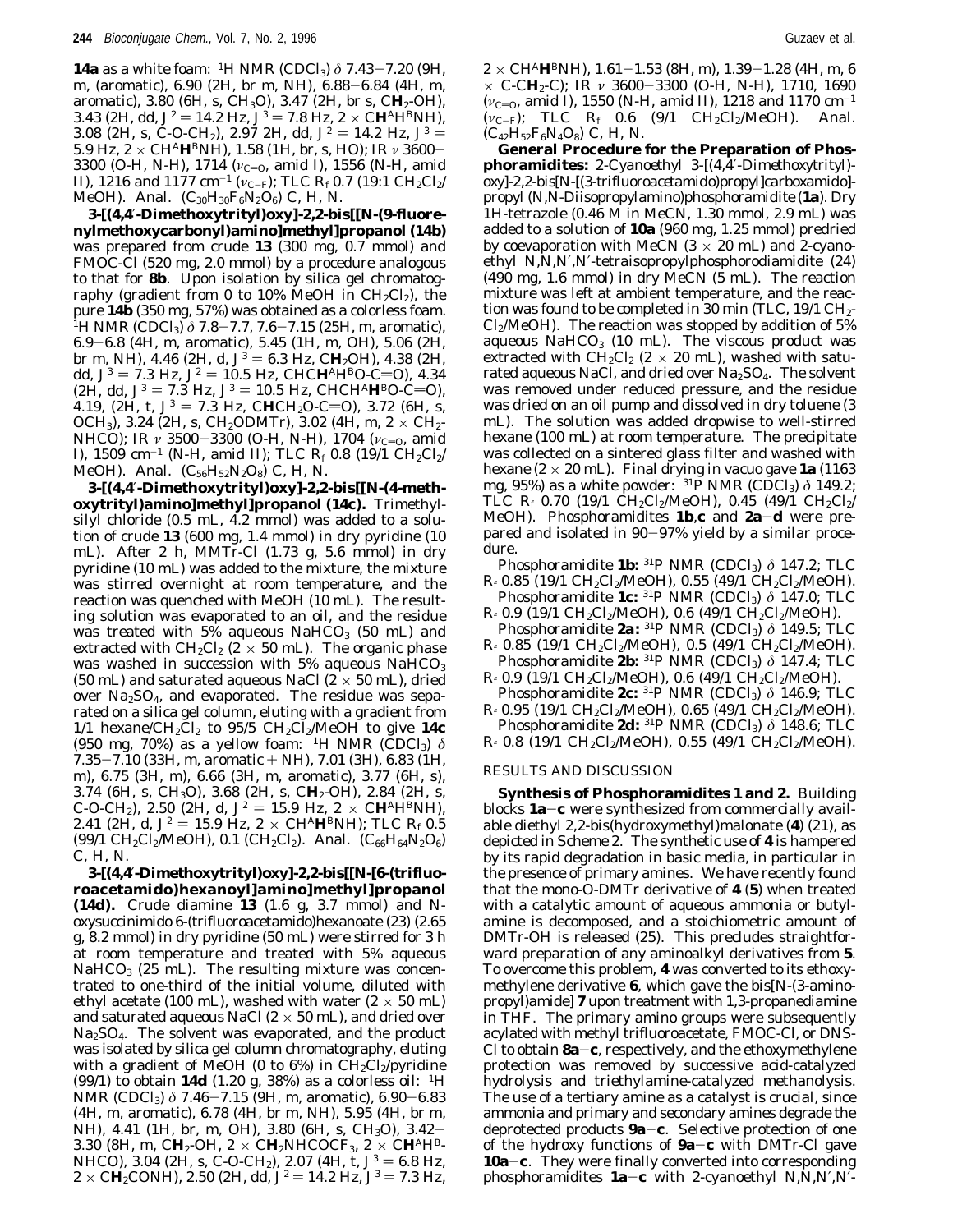

*a* (i) (EtO)<sub>3</sub>CH/H<sub>2</sub>SO<sub>4</sub>; (ii) 1,3-diaminopropane/THF; (iii) for **8a**, methyl trifluoroacetate/Py; for **8b**, FMOC-Cl/NaHCO<sub>3</sub>/aqueous dioxane; for **8c**, DNS-Cl/Py; (iv) 80% aqueous AcOH; (v) Et3N/EtOH; (vi) DMTr-Cl/Py; (vii) 2-cyanoethyl *N*,*N*,*N*′,*N*′-tetraisopropylphosphorodiamidite/1*H*-tetrazole. DNS, 5-(dimethylamino)-1-naphthalenesulfonyl.

#### **Scheme 3***<sup>a</sup>*



*<sup>a</sup>* (i) for **14a**, methyl trifluoroacetate/Py; for **14b**, FMOC-Cl/ NaHCO3/aqueous dioxane; for **14c**, MMTr-Cl/Py; for **14d**, *N*oxysuccinimido 6-(trifluoroacetamido)hexanoate; (ii) 2-cyanoethyl *N*,*N*,*N*′,*N*′-tetraisopropylphosphorodiamidite/1*H*-tetrazole. DMTr, 4,4′-dimethoxytrityl; MMTr, 4-monomethoxytrityl; FMOC, 9-fluorenylmethoxycarbonyl.

tetraisopropylphosphorodiamidite (*24*) in the presence of 1*H*-tetrazole, followed by aqueous workup and precipitation from toluene solution to hexane.

Building blocks **2a**-**d** were prepared from easily available 2,2-bis(azidomethyl)-1,3-propanediol (**11**) (*22*) as outlined in Scheme 3. Treatment of **11** with a deficient amount of 4,4′-dimethoxytrityl chloride afforded **12** which was isolated by column chromatography in a moderate yield. The azido groups of **12** were subsequently reduced to amino functions with a mixture of  $N$ aBH<sub>4</sub> and 1,3propanedithiol (*26*), yielding 85% of **13**. Reduction with H2S (*27*) and 2-mercaptoethanol was unsuccessful, and reaction with triphenylphosphine followed by hydrolysis or ammonolysis gave **13** only in 30-40% yield.

Diamine **13** was N-acylated with either methyl trifluoroacetate or FMOC-Cl to give **14a** and **14b** in a high yield, respectively. Compound **14c**, having an acid-labile 4-monomethoxytrityl (MMTr) protection at the amino functions instead of *N*-acyl groups, was obtained by treating **13** with MMTr-Cl. Compound **14d**, bearing *N*-[6-(trifluoroacetamido)hexanoyl] side arms, was prepared by N-acylation with *N*-oxysuccinimido 6-(trifluoroacetamido)hexanoate (*23*). Compounds **14a**-**d** were

finally converted into corresponding phosphoramidites **2a**-**d** as described above.

**Synthesis of Oligonucleotide Conjugates.** The compatibility of phosphoramidites **1** and **2** with oligonucleotide synthesis by phosphoramidite strategy was first examined by assembling model oligonucleotides 5′-  $XT_6$ , where X stands for the non-nucleosidic unit. For reference purposes, a small part of the solid support bearing the  $T_6$  sequence (20 nmol) was withdrawn from each synthesis column before the attachment of the nonnucleosidic unit. After conventional deprotection and cleavage from the solid support, the high yield of  $T_6$  was verified by HPLC. All non-nucleosidic building blocks were attached at the final step of chain elongation by using 0.1 M solutions of **1** and **2** and unaltered coupling time (Applied Biosystems 392 DNA synthesizer, 0.2 *µ*mol scale). The yield of the last coupling measured by DMTr assay was found to be 95-96% with **2a**, 97-98% with **1c**, and more than 98% with other phosphoramidites, indicating an acceptable efficiency.

Phosphoramidites  $1a-c$  were shown to be compatible with the standard protocol of oligonucleotide synthesis and ammonolytic deprotection. No side reactions were detected when the oligonucleotide conjugates prepared from **1a** (**15**) or **1b** (**16**) were subjected to ammonia treatment (Scheme 4). Both conjugates (**15** and **16**) gave the same deprotected oligomer (**17**), as indicated by ion exchange and RP HPLC. Labeling **17** with DNS-Cl gave the fluorescent oligonucleotide, **19**. The identity of **19** was verified by insertion of a DNS-labeled building block (**1c**) into the 5′-terminus of a hexathymidylate on a solid support. The oligonucleotide conjugate obtained (**18**) gave **19** upon ammonolysis. Finally, **19** was detritylated in solution to **20** and isolated by RP HPLC.

It is essential to note that the 5′-DMTr group may be removed only after the deprotection and labeling of the amino functions. While the deprotected oligonucleotide conjugate **20** is stable for several weeks at pH <8.5, *i*.*e*., a period long enough for most diagnostic purposes, it is at higher pH converted to hexathymidylyl 5′-phosphate. We have shown previously that the unsubstituted hydroxymethyl group undergoes retrograde aldol reaction under alkaline conditions, and this leads to elimination of the non-nucleosidic structure (*25*). For example, in the presence of 0.01 M butylamine, the half-life of this reaction was observed to be less than 30 min with **20**.

The same problem concerns the 3′-labeled oligonucleotides, which may be obtained by conventional attachment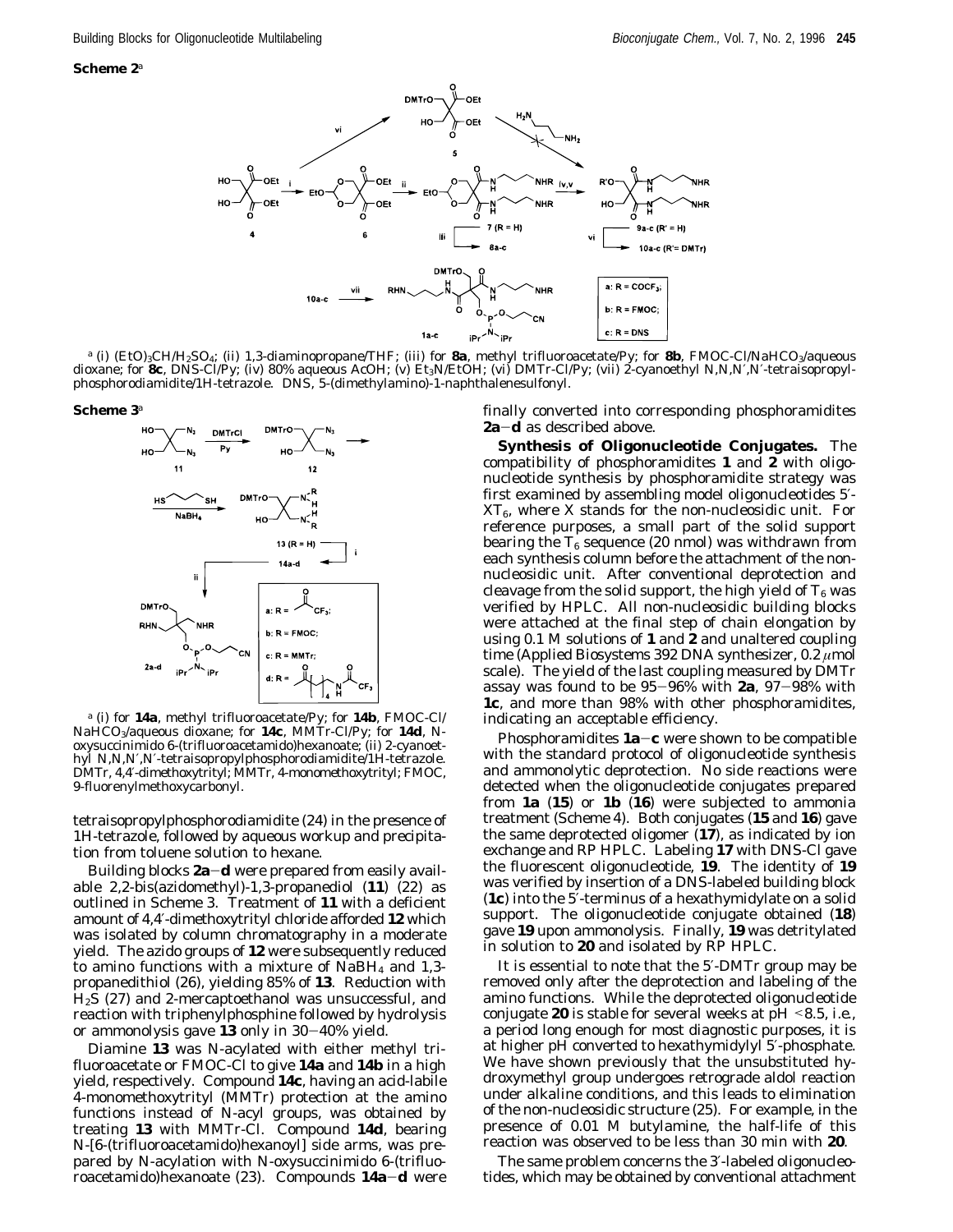



*<sup>a</sup>* (i) concentrated aqueous NH3; (ii) DNS-Cl; (iii) 80% aqueous AcOH.

#### **Scheme 5***<sup>a</sup>*





of compounds **14a**-**c** to aminoalkylated controlled pore glass *via* a succinyl linker and subsequent oligonucleotide synthesis. Cleavage from the solid support with aqueous ammonia creates a free hydroxymethyl function, and this leads to formation of oligonucleotide 3′-monophosphate instead of the desired 3′-labeled oligonucleotide conjugate. Therefore, the synthesis must be carried out on a modified support, from which the 3′-terminal hydroxy group is released in a protected form upon ammonolysis. For example, the hydroxy function of the non-nucleosidic moiety derived from **14a**-**c** may be kept protected with a phosphate group. This is readily achieved by carrying out the synthesis on the solid support **27** (Scheme 6) described previously (*19*).

Apparently, the phosphoramidites,  $2a-d$ , are also compatible with the conventional oligonucleotide synthesis. However, ammonolysis of the hexathymidylates derivatized with **2a**, **b**, or **d**, *i*.*e*., building blocks having base-labile amino protections, resulted in rather complicated reaction mixtures that contained a great number of truncated oligonucleotides, even when ammonolyzed in the DMTr-on mode. Only the conjugate of **2c**, having a base stable MMTr protection at the primary amino functions, gave a single product, **22**. Accordingly, oligonucleotide conjugates derived from non-nucleosidic building blocks that contain two unprotected primary amino functions appear to undergo an efficient self-cleavage

**Scheme 6. Solid Support 27 and Structures of Polylabeled Oligonucleotides 28**-**41***<sup>a</sup>*



*<sup>a</sup>* The DNA fragments are marked as rectangles.

upon ammonolysis. This is somewhat unexpected, since the 5′-terminal tails consisting of several mono(aminoalkyl) units, such as 3-amino-1,2-propanediol, do not result in a similar instability (*14*).

For the reasons indicated above, building blocks **2a**-**d** may be used for multilabeling of oligonucleotides only if the amino protections are removed under mild conditions and the oligonucleotide conjugate is labeled when still attached to the solid support (Scheme 5). To demonstrate the feasibility of this approach, the oligonucleotide conjugate derived from **2c** (**21**) was converted to **24** by treatment with 3% dichloroacetic acid in acetonitrile, and the amino functions released were labeled with dabsyl chloride in organic medium to give **25**. Ammonolysis then led to a bis-labeled oligonucleotide **26** in a high yield. Similarly, the oligonucleotide conjugate of **2b** (**23**) was treated with 10% piperidine (*20*) to remove the FMOC protections. After labeling with dabsyl chloride and ammonolysis was complete, a bis-labeled product (**26**) was again obtained in a moderate yield, along with monolabeled oligonucleotides. The latter are probably formed by partial cleavage of the diamino oligonucleotide (**24**) during the removal of the FMOC groups and the subsequent labeling.

In summary, while **1a**-**c** may be conveniently used for multilabeling of oligonucleotides, **2b,c** suffer from serious limitations, and **2a,d** turned out to be useless for this purpose.

**Synthesis of Polylabeled Oligonucleotide Conjugates by Building Blocks 1a**-**c.** Since **1a**-**c** were observed to allow an efficient introduction of either amino or DNS groups, they were applied to preparation of both 3′- and 5′-multiderivatized oligonucleotides and their phosphorothioate analogues. The oligonucleotide part of these structures, 5′-GAA CAT CAT GGT CGT-3′, is known to be an efficient antisense sequence against *c-fos* mRNA (*28*).

5′-Labeled oligonucleotides **28**-**32** were assembled as outlined in Scheme 6. The standard synthetic protocol was only slightly modified. A longer detritylation step (2 min, 3% dichloroacetic acid in dichloromethane) was used to detritylate the non-nucleosidic units. After DMTr-on ammonolysis, **28**-**32** were isolated in a yield typical for a routine synthesis (16-20 AU from 0.2 *µ*mol column). The di- and tetraamino-derivatized oligomers obtained (**31** and **32**) were subsequently labeled with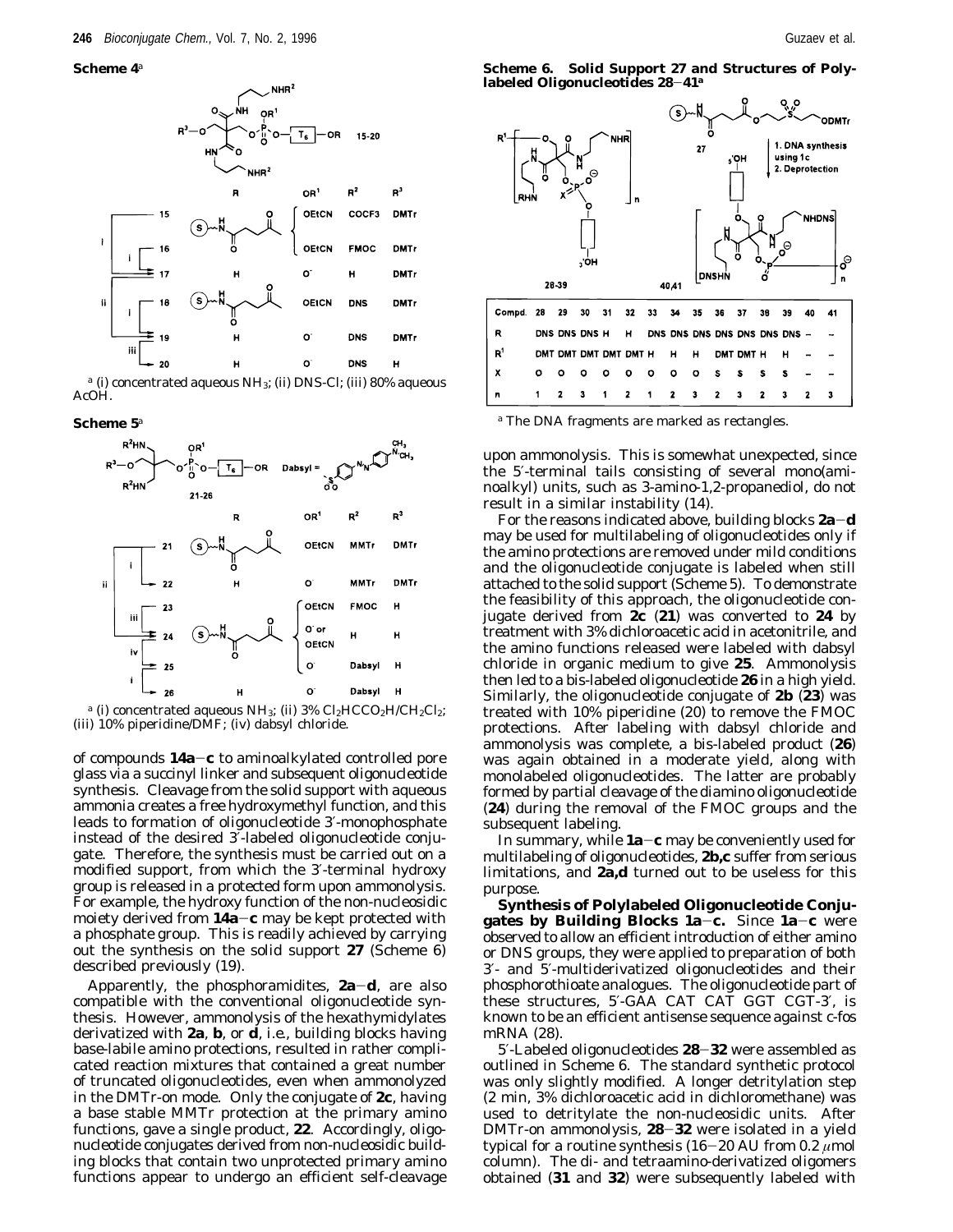**Table 1. RP HPLC Retention Times (RT)***<sup>a</sup>* **of the Multilabeled Oligonucleotides and Melting Temperatures (***T***m) of Their Complexes with the 27-Nucleotide Complement**

| oligonucleotide                                    | 28   | 29                               | 30   | 91<br>Jі                         | 32                        | 33           | 34           | 35           | 38                               | 39           | 40                         | 41            |
|----------------------------------------------------|------|----------------------------------|------|----------------------------------|---------------------------|--------------|--------------|--------------|----------------------------------|--------------|----------------------------|---------------|
| RT<br>min<br>$\circ$<br>$\sim$<br>I <sub>m</sub> , | 23.0 | 31.0<br>$\overline{\phantom{a}}$ | 37.6 | 21.7<br>$\overline{\phantom{a}}$ | 21.8<br>$\qquad \qquad -$ | 13.0<br>58.0 | 24.6<br>57.5 | 31.0<br>59.5 | 24.7<br>$\overline{\phantom{a}}$ | 30.2<br>50.3 | 24.56<br>$\qquad \qquad -$ | 31.01<br>55.1 |

*<sup>a</sup>* For conditions, see Experimental Procedures.



**Figure 1.** Melting curves for the complexes of unmodified (solid line) 5′-hexalabeled **35** (dashed line), and 5′-hexalabeled phosphorothioate **39** (dotted line) oligonucleotides with complementary oligonucleotide sequence. For structures, consult Scheme 6 and the text.

DNS-Cl to give **28** and **29** by an independent route. The synthesis was completed by conventional cleavage of the 5′-terminal DMTr group (80% aqueous AcOH, 20 min). This contrasts with the enhanced resistance of the DMTr group of non-nucleosidic units toward acidic treatment under nonaqueous conditions. The deprotected polylabeled oligonucleotides **33**-**35** were isolated by RP HPLC (Table 1).

When the iodine oxidation step within the DNA synthetic cycle was replaced by treatment with tetraethylthiuram disulfide (*29*), the same methodology allowed an efficient preparation of the 5′-polylabeled phosphorothioate oligonucleotide analogues, **36**-**39** (Table 1).

Oligonucleotides labeled at the 3′-terminus with either four or six DNS groups (**40** and **41**) were analogously synthesized on support **27** with the aid of **1c** (Table 1).

**Hybridization Properties of the Polylabeled Oligonucleotides.** In order to characterize the hybridization properties of the labeled oligonucleotides, melting experiments were carried out for the 5′-dansylated oligonucleotides, **33**-**35**, phosphorothioate analogue, **39**, and the 3′-labeled oligomer, **41**. A longer, 27-nucleotide, complementary synthetic oligonucleotide, 5′-CAG TCT ACG ACC ATG ATG TTC GTT CAG-3′, was used as a hybridization target. The noncomplementary sites (six nucleotides at both termini) were included in its structure to find out whether the heavily labeled non-nucleosidic tails intercalate or, *vice versa*, destabilize the base pairing by creating steric hindrances. The melting points observed are listed in Table 1, and the thermal denaturation curves for the unmodified oligonucleotide and its hexalabeled analogues **35** and **39** are presented in Figure 1. As seen, the  $T_m$  values for the multilabeled oligonucleotides **33**-**35** remain practically unchanged compared to that of the underivatized oligonucleotide ( $T_m = 58.4$ ) °C), whereas 3′-hexalabeled **41** exhibits a decrease of the melting point ( $\Delta = -3.3$  °C). For hexalabeled phosphorothioate analogue 39, the melting point is lower ( $T_m$  = 50.3 °C). Expectedly, the low melting point results from

the modified phosphate backbone (*30*) rather than from the non-nucleosidic moiety.

#### CONCLUSIONS

Among the phosphoramidites **1** and **2** synthesized, the derivatives of *N*,*N*′-bis(3-aminopropyl)-2,2-bis(hydroxymethyl)malonodiamide **1a**-**c** allow the preparation of polyamino- and polydansyl-labeled oligonucleotides and their phosphorothioate analogues. The labeling may be accomplished *via* routine synthetic cycles at both the 5′ and 3′-termini of the oligonucleotide. In the 3′-labeling, a solid support that caps the 3′-terminal hydroxy group must, however, be used. The introduction of the reporter groups has no or only minor effect on the hybridization properties of the multilabeled oligonucleotides.

## ACKNOWLEDGMENT

Financial support from the Research Council for Natural Sciences, the Academy of Finland, is gratefully acknowledged. A.G. is indebted to the International Science and Technical Center (the U.S. and E.C. financial bodies) for partial financial support.

#### LITERATURE CITED

- (1) For reviews, see: (a) Uhlman, E., and Peyman, A. (1990) Antisense oligonucleotides: A new therapeutic principle. *Chem*. *Rev*. *90*, 543-584; (b) Goodchild, J. (1990) Conjugates of oligonucleotides and modified oligonucleotides: A review of their synthesis and properties. *Bioconjugate Chem*. *1*, 165-187; (c) Beaucage, S. L., and Iyer, R. P. (1993) The functionalization of oligonucleotides via phosphoramidite derivatives. *Tetrahedron 49*, 1925-1963.
- (2) Bazin, H., Roget, A., and Teoule, R. (1991) Phosphoramidite reagents for the easy preparation of polylabeled oligonucleotide probes. *Nucleosides Nucleotides 10*, 363-366.
- (3) Teigelkamp, S., Ebel, S., Will, D. W., Brown, T., and Beggs, J. D. (1993) Branched polylabelled oligonucleotides: enchanced specificity of fork-shaped biotinylated oligoribonucleotides for antisense affinity selection. *Nucleic Acids Res*. *21*, 4651- 4652.
- (4) De Vos, M. J., Van Elsen, A., and Bollen, A. (1994) New non nucleosidic phosphoramidites for the solid phase multilabeling of oligonucleotides: comb- and multifork-like structures. *Nucleosides Nucleotides 13*, 2245-2265.
- (5) Nelson, P. S., Sherman-Gold, R., and Leon, R. (1989) A new and versatile reagent for incorporating multiple primary aliphatic amines into synthetic oligonucleotide. *Nucleic Acids Res*. *17*, 7179-7186.
- (6) Korshun, V. A., Pestov, N. B., Birikh, K. R., and Berlin, Y. A. (1992) Reagent for introducing pyrene residues in oligonucleotides. *Bioconjugate Chem*. *3*, 559-562.
- (7) Burmeister, J., Azzawi, A., and von Kiedrowski, G. (1995) Synthesis of novel phosphoramidite derivatives bearing pyrenyl and dansyl groups. *Tetrahedron Lett*. *36*, 3667-3668.
- (8) Kane, R. R., Drechsel, K., and Hawthorne, M. F. (1993) Automated synthesis of carborane-derived homogeneous oligophosphates: reagents for use in the immunoprotein-mediated boron neutron capture therapy (BNCT) of cancer. *J*. *Am*. *Chem*. *Soc*. *115*, 8853-8854; Drechsel, K., Lee, C. S., Leung, E. W., Kane, R. R., and Hawthorne, M. F. (1994) Synthesis of new building blocks for boron-rich oligomers in boron neutron capture therapy (BNCT). I. *Tetrahedron Lett*. *35*, 6217-6220.
- (9) Grzybowski, J., Will, D. W., Randall, R. E., Smith, C. A., and Brown, T. (1993) Synthesis and antibody-mediated